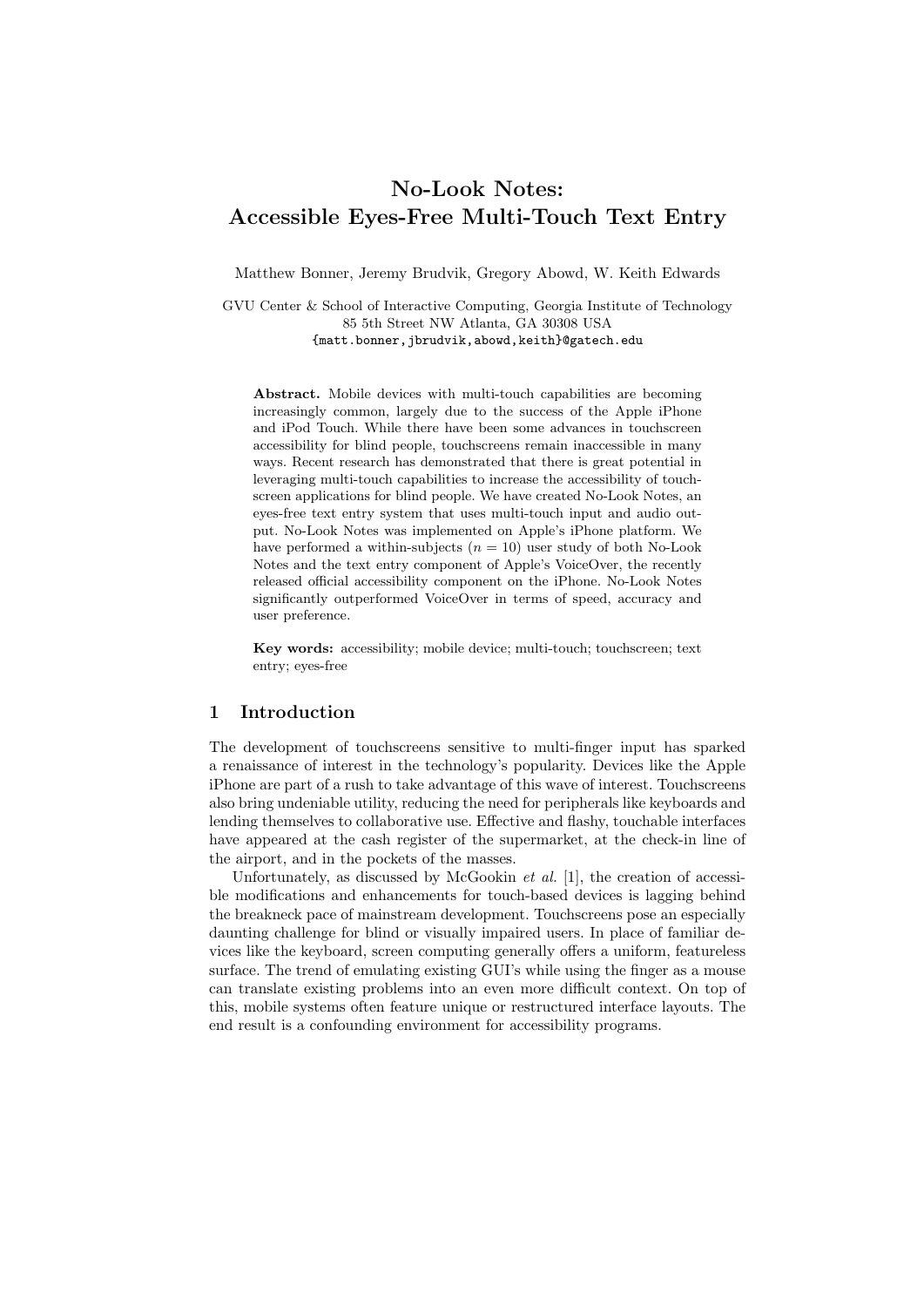Eyes-free use by sighted users is also difficult. Touchscreens demand the user's visual attention, making it extremely difficult to carry out other tasks simultaneously. In some cases, social norms require discreet or covert use of a touchscreen. For example, a meeting participant could respond to an urgent text message or jot down a note without appearing inattentive. There are even situations where focusing on a touch screen is physically hazardous, such as sending a text message while driving.

On a system like the iPhone, users enter text for a myriad of tasks including text messaging, internet browsing and the use of third-party applications. Text entry proceeds with a virtual keyboard, creating a plethora of miniature, adjacent targets that are completely indistinguishable from one another without visual examination. Competitors like the Blackberry Storm by Research In Motion have followed suit with their own virtual keyboards. Text entry is thus a primary means of interacting with devices like the iPhone and Blackberry Storm, but it is extremely difficult to do without visual input.

Following this conviction, we developed No-Look Notes, an eyes-free gesturebased text entry system for multi-touch devices. No-Look Notes offers two-step access to the 26 characters with a small number of simple gestures that remove the precise targeting required by soft keyboards. Some basic text editing actions, such as backspace, are included as well. The combination of gestures and multitouch capabilities results in a system that is both explorable and expeditious.

We begin this paper with a discussion of related work and a formative pilot study. We then present the design principles that follow from this synthesis, and describe the design of No-Look Notes. Next we report the results of a user study with visually impaired subjects, testing both No-Look Notes and the text entry component of Apple's new eyes-free accessibility tool, VoiceOver. We conclude with an analysis of our results and discuss future work.

# 2 RELATED WORK

Text entry on mobile devices is a well-studied research area. Mackenzie and Soukoreff give a thorough overview of text entry systems on mobile devices using pen-based and keyboard-based input [2]. Our system, No-Look Notes, focuses on a third paradigm of input: multi-touch text input. Eyes-free multi-touch text entry is an exceptionally young research topic, so our related work draws on both single and multi-touch text entry work, as well as the haptic augmentation of touchscreens.

#### 2.1 Eyes-Free Single-Touch Text Entry on Touchscreens

Sánchez and Aguayo developed "Mobile Messenger for the Blind" [3], a messaging system for mobile devices that divided the screen into a 9-button virtual keyboard with multiple characters on each virtual key, much like a mobile phone keypad. To specify a character, a key must be tapped multiple times. The system used text-to-speech (TTS) for output.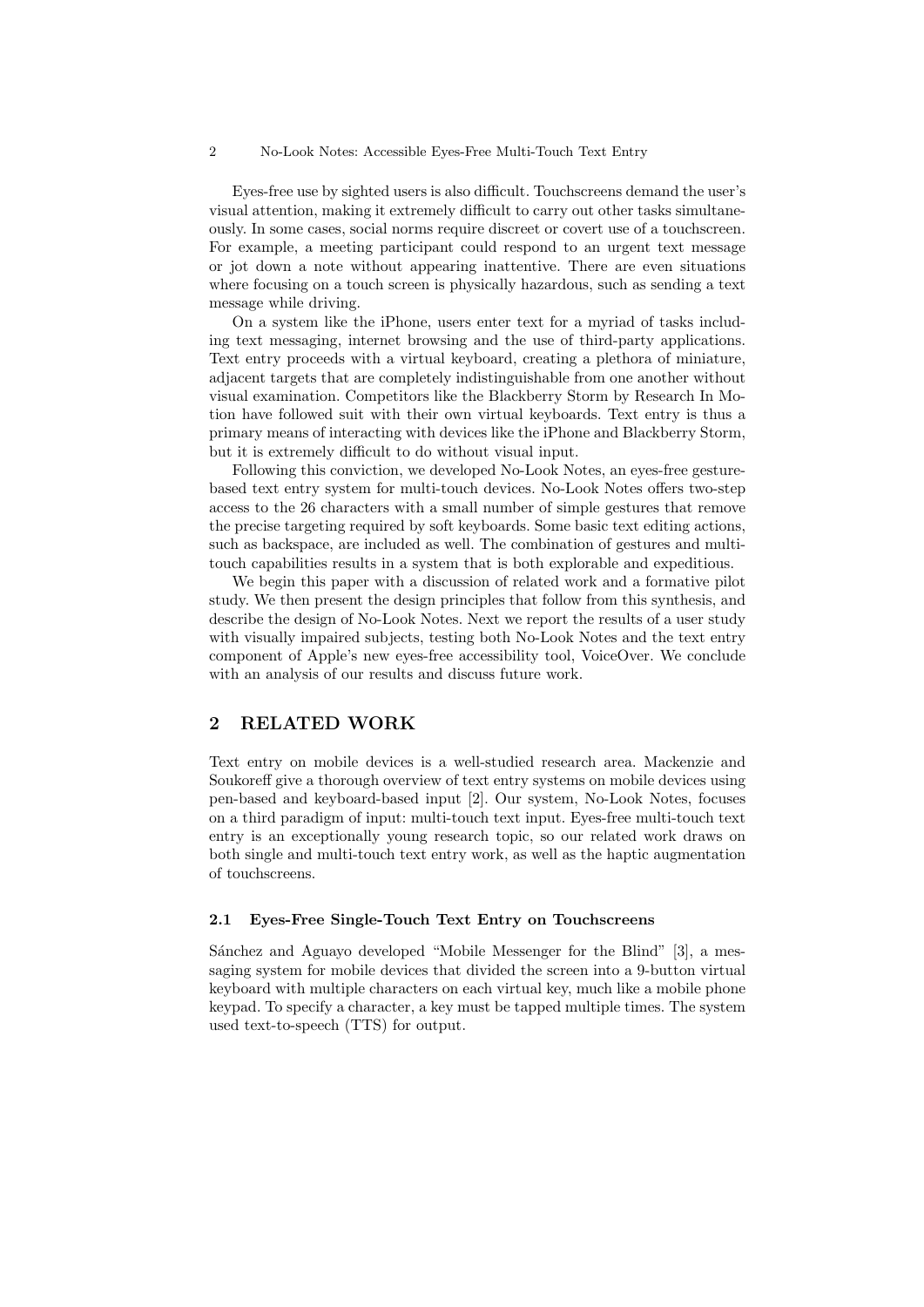While it is clearly difficult for blind people to perform positional input, such as using a computer mouse or finding targets on a touchscreen, Mobile Messenger for the Blind made this task easier by keeping the number of targets low, placing them at easy-to-reference locations based on the physical characteristics of the device  $(e.g.,\)$  the edges and the corners of the screen), and keeping the targets static.

Increasing the number of targets will not only make a target-based system more difficult to explore, but also more difficult to enter text on. Our system, No-Look Notes, completely avoids the accuracy issues of requiring users to precisely tap several times on a target by using a multi-touch input system. By using a circular layout, No-Look Notes may also more easily add new input 'targets' while maintaining a simple exploration strategy.

Numerous systems rely on gestures for text entry, sometimes in combination with targets. Tinwala and MacKenzie developed a system based on Graffiti strokes for eyes-free text entry [4]. While the system is targeted at non-visual use, Graffiti strokes require the user to trace complicated forms (e.g., english letters) onto the screen. Ken Perlin's Quikwrite [5], though not targeted at visually impaired users, attempts to speed Graffiti entry by replacing letter shapes with regions. Users enter text by dragging to a group of letters present on a particular screen region, then to a secondary subregion to enter a specific letter. As described by Plimmer  $et \ al. \ [6]$ , writing and learning to write is an extremely challenging task for visually impaired users. It is unlikely that a Graffiti-based system, or a system involving multiple precise and sequential gestures, will be usable for many visually impaired users.

Yfantidis and Evreinov created a system that used extremely simple unidirectional single-finger directional gestures that mapped onto pie-menus of characters [7]. A gesture in any of the 8 compass directions (North, Northeast, East...) corresponded to a unique character. 24 characters were mapped onto 3 separate "layers," or pie-menus, which are traversed based on the delay of the finger between touching the screen and commencing a gesture. This system also strictly used TTS for output.

The gesture-based approach of this system does not require the user to hit any targets. The time-delay to switch between screens could be improved upon by introducing multi-touch interaction techniques, but this was a hardware limitation and not a system implementation issue.

At Google, T. V. Raman has created a system that incorporates elements of both gestures and soft buttons [8]. As in Yfantidis and Evreinov's system, characters are arranged into 'rings' which are selected by a gesture towards the desired character. Two representative letters from each ring are arranged on an additional default ring. Users enter letters by first selecting one of these representative characters, which transitions the screen to a secondary ring. On this secondary ring, users select a character, and begin the process anew. This design speeds text input by removing the need to wait to move between menu screens.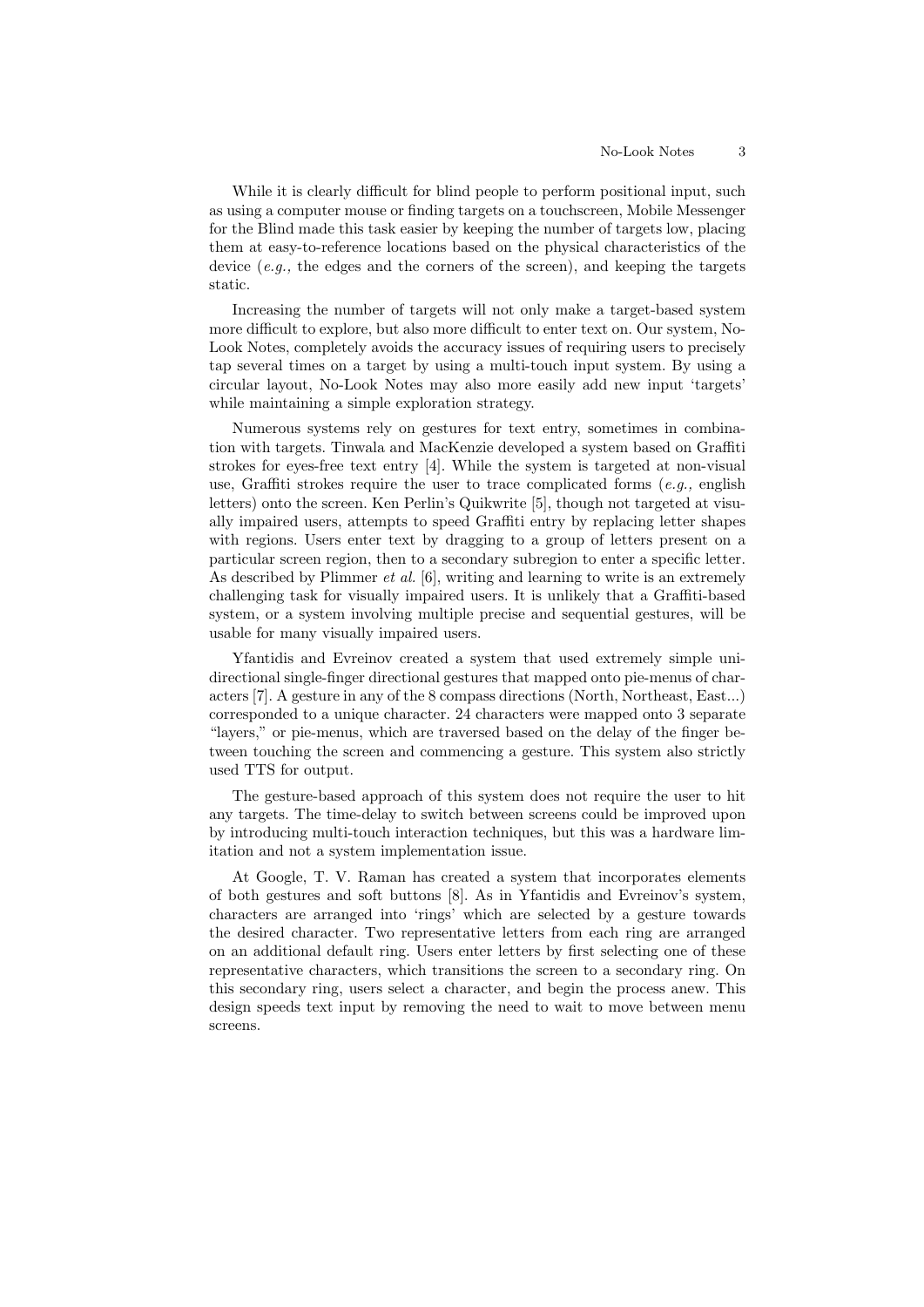

Fig. 1. Entering a character using VoiceOver: 1 Basic 'soft' QWERTY keyboard. 2 Rest finger on desired character. 3-a Tap screen anywhere with second finger ('split- $\{\text{tan}\}\$  or alternatively. **3-b** Lift up first finger and then double-tap the screen anywhere.

Both Yfantidis and Raman attempt to avoid the issue of accurately tapping by using gestures and have explicitly chosen simple, straight-line gestures. Despite this, accurately gesturing without visual feedback is challenging. Users must also first ensure their gesturing finger is oriented properly on the phone. No-Look Notes addresses the accuracy issues of targets by adding multi-touch instead of switching to gestures, thereby avoiding these potential pitfalls.

The largest problem with these two systems however is their lack of an effective exploration method. Users must continually swipe in different directions until the desired letter is found, deleting the character every time it is incorrect. After entering a letter, users must distinguish that series of swipes and delays from all the previous erroneous but highly similar input gestures. Introducing a completely novel and non-trivial organization of letters, as in Raman's system, could further the confusion. Because it uses a multi-touch technique for text entry, No-Look Notes is able to reserve single-fingered interaction for exploration. Users may drag their finger around the screen seeking a letter without entering characters along the way.

#### 2.2 Multi-Touch Interaction

During No-Look Note's development, Apple announced "VoiceOver," a system for eyes-free use of the iPhone that relies on touch-input and TTS output [9]. VoiceOver's general scheme uses a 'focus' box which is moved between UI elements either by touching an element or flicking a finger in the direction the user wants focus to move. Double-tapping the screen activates the item currently inside the focus box. "Split-tapping," in which the user first rests a finger on the desired item and then touches the screen with a second finger, may also be used to select an item. An early example of this general strategy of providing an 'audio overlay' for an unaltered GUI by moving focus between UI elements was demonstrated by Mynatt and Edwards [10].

Text entry in VoiceOver is subsumed by this basic focus-box system. Users interact with a soft keyboard (and any other application) by using this system: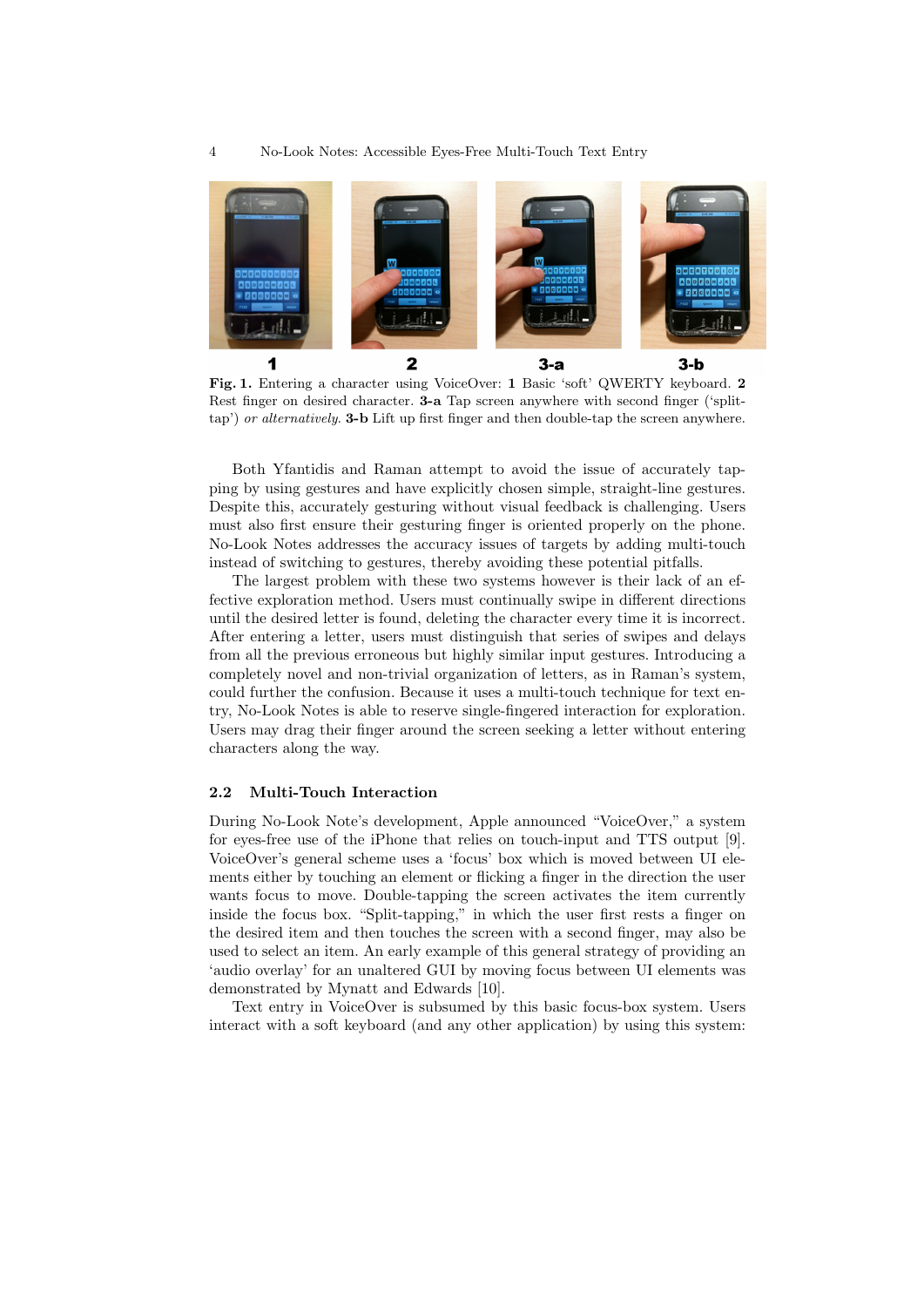touching near the key they wish to use, 'swiping' to move the focus box until it is correctly targeted if necessary, and split-tapping or double tapping to enter the key (see Figure 1). VoiceOver has additional functionality for examining the entered text. Users may swipe a finger up or down on the screen to move a cursor/insertion point through a line of text, reading each character the cursor moves over. In the rest of this paper, when referring to "VoiceOver," we refer only to this text entry component.

Because it relies on a QWERTY keyboard layout, VoiceOver presents the user with a large number of targets. This can make it difficult to locate a letter, even though the double-tapping/split-tapping system helps avoid target-tapping accuracy issues. Additionally, the screen will be a non-sensical jumble of letters to users unfamiliar with computer keyboards.

No-Look Notes also uses split-tapping to allow the use of targets while avoiding their potential for accuracy issues. We further ease exploration by minimizing the number of targets on the screen at one time, using a simple alphabetical character-grouping scheme based on phone keypads.

As Apple's official accessibility system included by default on the latest iPhone versions, VoiceOver will be distributed as the de facto accessible text entry system for a very large number of users. This makes VoiceOver both the first publicly released and first widely distributed multi-finger text entry system for touch screens. No-Look Notes was extensively and directly compared against VoiceOver in our evaluation, in which we evaluate both systems.

VoiceOver's "split tap" is identical to the "second-finger tap" developed in Slide Rule by Kane et al. [11]. Slide Rule is a set of multi-finger interaction techniques for list-based applications, such as a phonebook and a music player. A complementary pair of techniques developed were the one-finger scan and second-finger tap, where sliding one finger on the screen is used to browse lists and a second finger tap, while still touching the screen with the first finger, selected an item in the list.

This approach both promotes risk-free exploration of items and allows blind users to select items without hitting a target on the screen. It is clear from this system that relatively simple multi-finger interaction techniques can greatly improve the accessibility of touchscreens. Our system also employs the split-tap from Slide Rule and applies it to text entry.

#### 2.3 Haptics and Touchscreens

Haptic feedback for touchscreens tends to appear as an augmentation of buttonbased interfaces, as in work by Brewster [12], Leung [13] and Kaaresoja [14]. Brewster in particular showed simple haptic augmentation was beneficial for entering text on a small virtual keyboard. Recent work by Yatani and Truong explores other uses for haptics, using vibration to assist a gesture-based system [15].

Our system eschews haptic feedback because we wanted to develop a system that could be used on any touchscreen without modification. Touchscreens not integrated in mobile devices  $(e.g., \text{ mobile phones})$  are unlikely to have vibration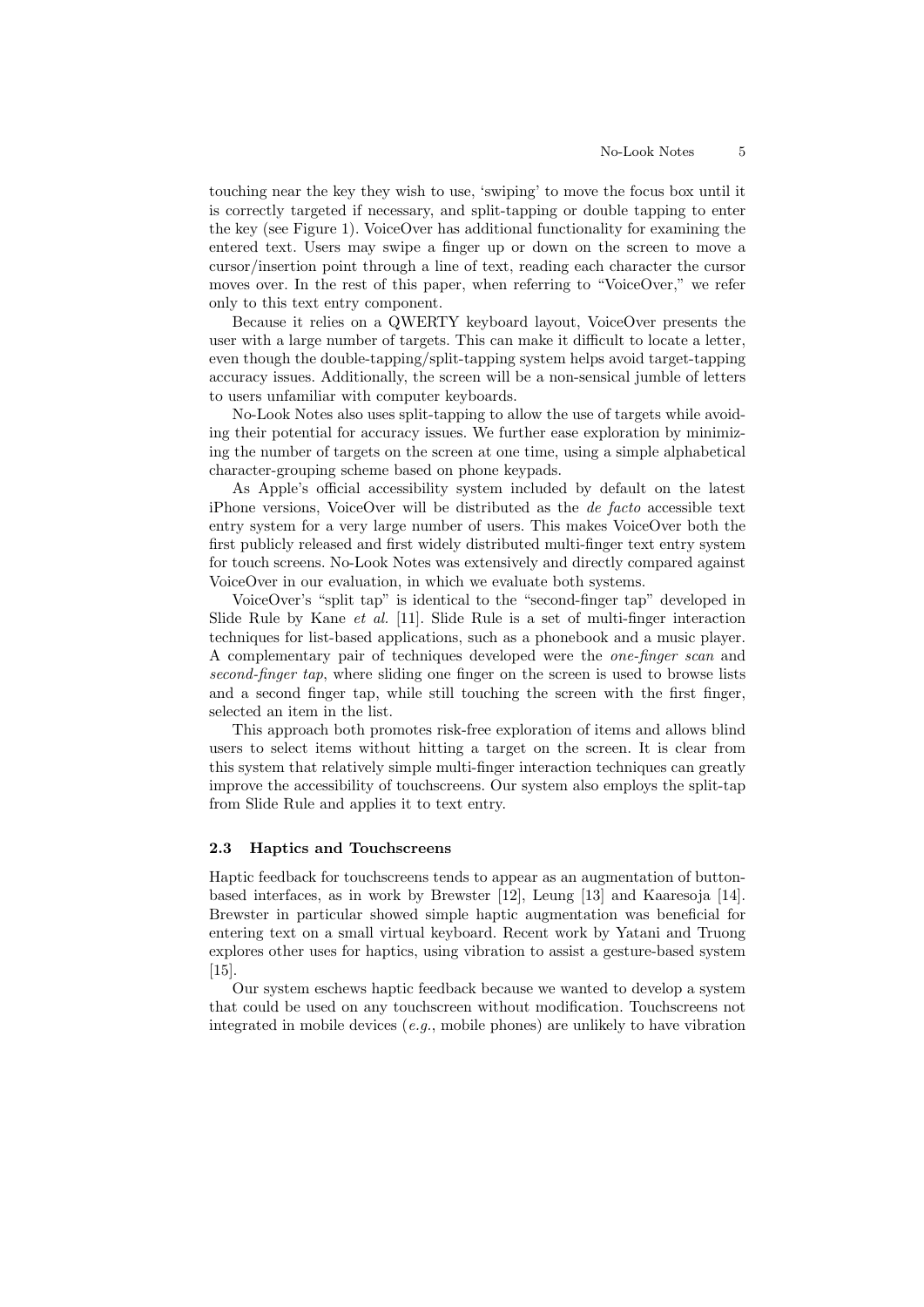motors included. Systems like Yatani's require extensive modifications even to a phone that offers vibration.

### 3 DESIGN

#### 3.1 Pilot Study

The design of No-Look Notes was informed by both the aforementioned work and by a pilot study of a prototype system. This pilot system was our first attempt at using multi-touch interaction to improve a gesture-based system. In our prototype, letters and letter groups (grouped by frequency of predicted use) were arranged in pie menus around the screen and as in the systems by Yfantidis [7] and Raman [8].

Rather than cycling through the pie-menus by selecting a representative character or adding a time delay, we tested a multi-touch interaction technique. By resting a finger on the screen, the user switched to a second pie menu. Users thus entered a letter or letter group by swiping in a letter's direction, or resting a finger on the screen and then swiping.

We tested our prototype with five visually impaired participants, each of whom entered text for about 1.5 hours. This testing exposed three interrelated qualities that are absolutely key for a successful eyes-free text entry system: (1) Robust Entry Technique, (2) Familiar Layout, (3) Painless Exploration.

Robust Entry Technique Eyes-free systems must provide text entry techniques that are both exceptionally simple and exceptionally error-tolerant. Without visual confirmation, it is difficult for users to make precise gestures or hit precise targets. Mundane interaction techniques rapidly increase in complexity when used in an eyes-free context. Small distinctions, such as the difference between gesturing 'Left' and 'Up-and-Left' or the difference between a full circle and a three-quarters circle, are especially difficult.

Familiar Layout A layout that is easy to conceptualize and related to familiar interfaces or groupings is critical for an eyes-free system. Because touch-screens and multi-touch gestures are already foreign to most visually impaired users, an interface needs to include a recognizable layout it can to reduce the cognitive load on its users. Alphabetization, for example, will be far more successful than a layout based on theoretical character frequencies.

Painless Exploration Users of an eyes-free system must be able to painlessly explore the system's layout, not just correct their mistakes. Exploring by repeatedly entering and undoing actions is not acceptable, there must be some first-class exploration technique. "Entering and undoing" adds to the user's cognitive load by requiring them to remember which entry was correct among many similar entries. Painless exploration is aided by a familiar layout and robust entry technique, but does not necessarily follow from these.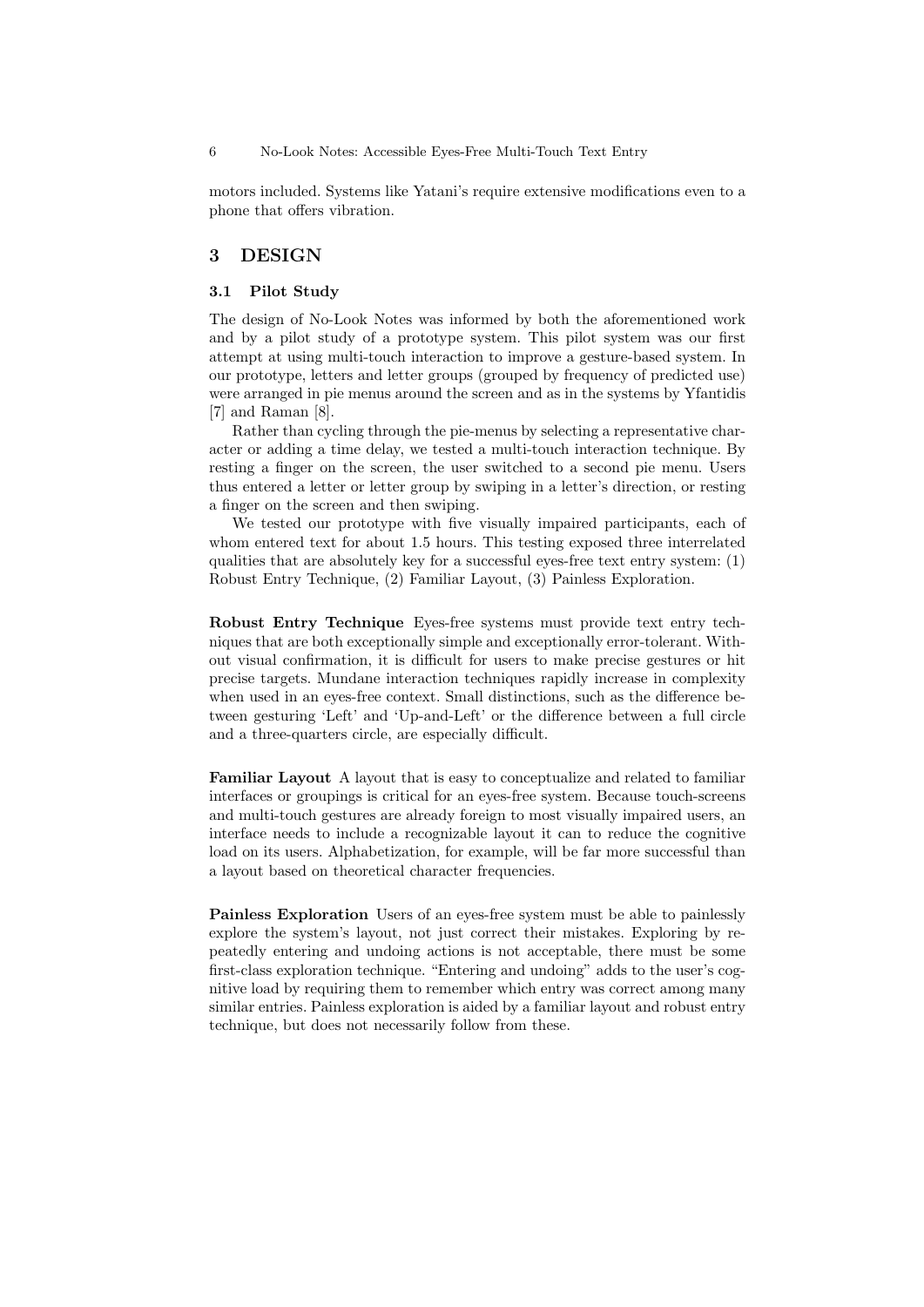#### 3.2 No-Look Notes

No-Look Notes arranges characters around the screen in an 8-segment pie menu reminiscent of the systems proposed by Yfantidis and Raman. However, each section of the menu contains multiple characters, such that all 26 letters of the English alphabet appear (see Figure 2). The 8 character groups  $(e.g., 'ABC', ...)$ 'PQRS') correspond to the international standard mapping a phone keypad to letters (Familiar Layout) [16].

The segments are soft-buttons which must be touched. When the user touches a segment, either by dragging their finger to a new segment or touching the screen, the characters in that segment are announced audibly. The user may drag and tap their finger around the screen (for example, tracing the screen's edges) without accidentally entering characters (Painless Exploration).

Resting one finger on a segment and tapping a second finger  $(i.e.,$  splittapping or second-finger tapping) selects that segment, bringing the user to a secondary screen with that segment's characters from that selection arrayed alphabetically from the top to the bottom of the screen. Users select the desired character the same way they selected a character group. The user drags a finger until they hear the desired character announced, then drop a second finger to the screen to select (Robust Entry Technique, see Figure 3).

This simple arrangement makes it fast, easy, and risk-free to search for a character: simply drag a finger around the screen. Users may trace the edges of the screen and eventually reach any character, since every 'pie slice' reaches the edge of the screen. This also allows No-Look Notes to leverage some of the "pure" benefits of edges, as defined by Wobbrock et al. [17], such as higher accuracy.

In addition to character entry, No-Look Notes offers gestures for "space" and "backspace/undo." Backspace is a quick swipe with one finger to the left, space is a quick swipe to the right. The backspace gesture is also used to cancel a selected character group without entering a character. Reading (TTS) and spelling currently entered text is triggered by a swipe down. These swipes require a minimum distance and speed in order to register, preventing a user exploring the screen by tapping or dragging their finger from accidentally activating them.

### 4 Evaluation

We performed a within-subjects evaluation of No-Look Notes and VoiceOver. Users spent 15 minutes learning a system in an interactive tutorial with an experimenter, then spent 1 hour using the system to enter words, and finally answered a brief questionnaire. The second system was then tested in the same way. Users were split into one group evaluating No-Look Notes first and another evaluating VoiceOver first to counterbalance order effects.

MacKenzie and Soukoreff deal extensively with evaluation in their treatise on mobile text entry  $[2]$ . The value of quantitative *and* qualitative results from users is emphasized. Measurement using words-per-minute, as well as examining the relationship between speed, accuracy and errors are also covered.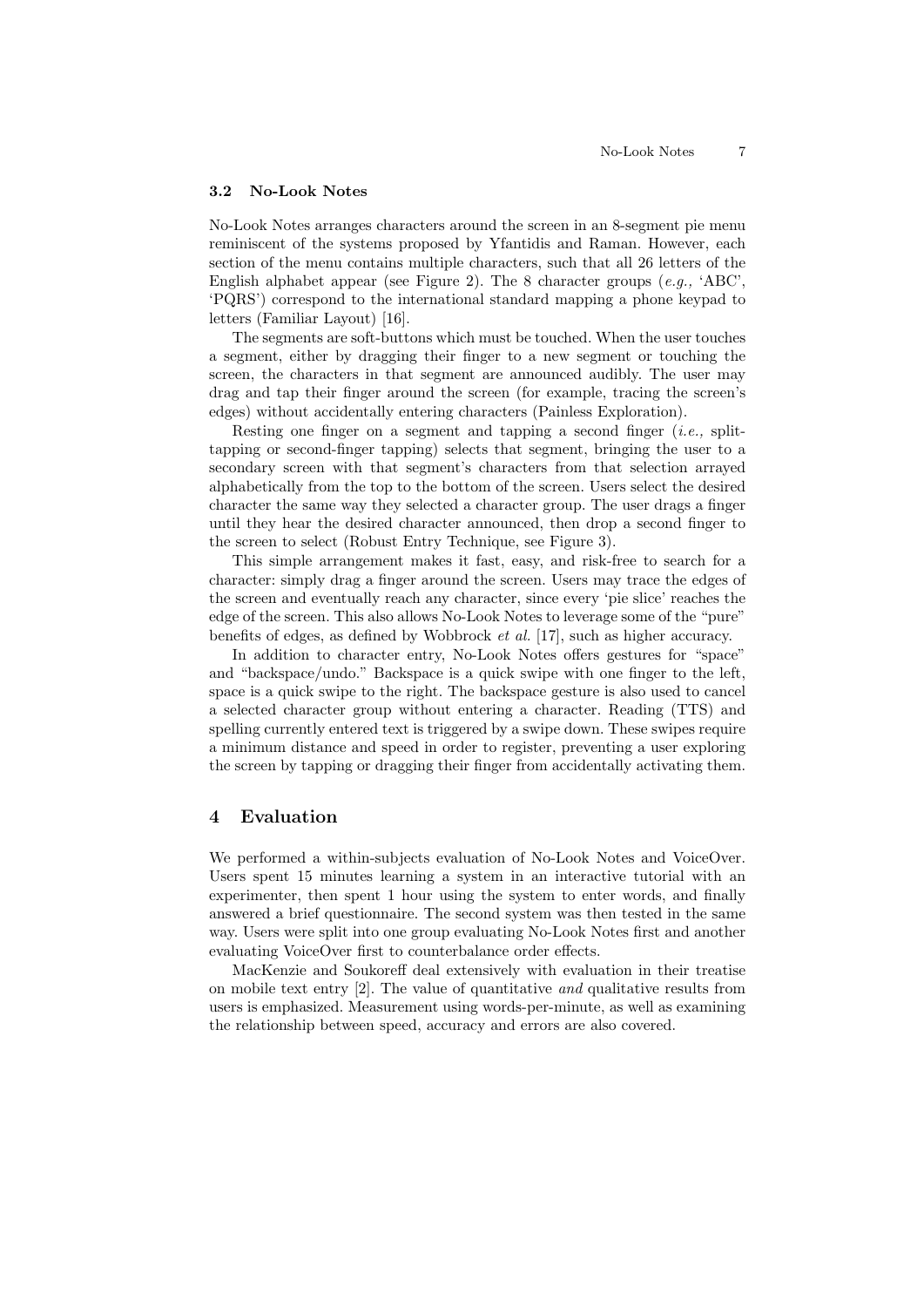

Fig. 2. No-Look Notes. The screen on the left is the main screen. The screen on the right is after the 'ABC' target is selected from the main screen. Visual representation was added to this figure for illustration.

#### 4.1 Participants

We recruited 10 participants, 7 men and 3 women. Participants were recruited from the Atlanta Center for the Visually Impaired. The average age of participants was 40.8 (sd=10.85). All users were visually impaired, where visually impaired is defined as "requires assistive technology (screen readers, magnification) for computer use." No participant was able to visually distinguish specific keys or letters on the phone screen for either system. Additionally, no participant could view the text they had entered.

#### 4.2 Device

Participants entered text on an Apple iPhone, which has a 3.5 inch capacitive touchscreen. Non-touch sensitive points on the top and bottom of the phone (near the ear and mouthpiece) were taped over to give the screen tactile boundaries.

No-Look Notes was implemented as an iPhone OS 3.0 application. TTS for characters and actions (like backspace) was pre-synthesized using Mac OS X's built-in TTS engine and loaded onto the phone as audio files. VoiceOver's release introduced dynamic TTS on the iPhone, but developers do not have access to this functionality. No-Look Notes thus provided dynamic TTS using Flite [18].

VoiceOver's iPhone OS 3.0 version was tested using a custom application to isolate the text entry portion of the system. No modifications to the actual text entry or TTS were made. However, target words were synthesized by Flite.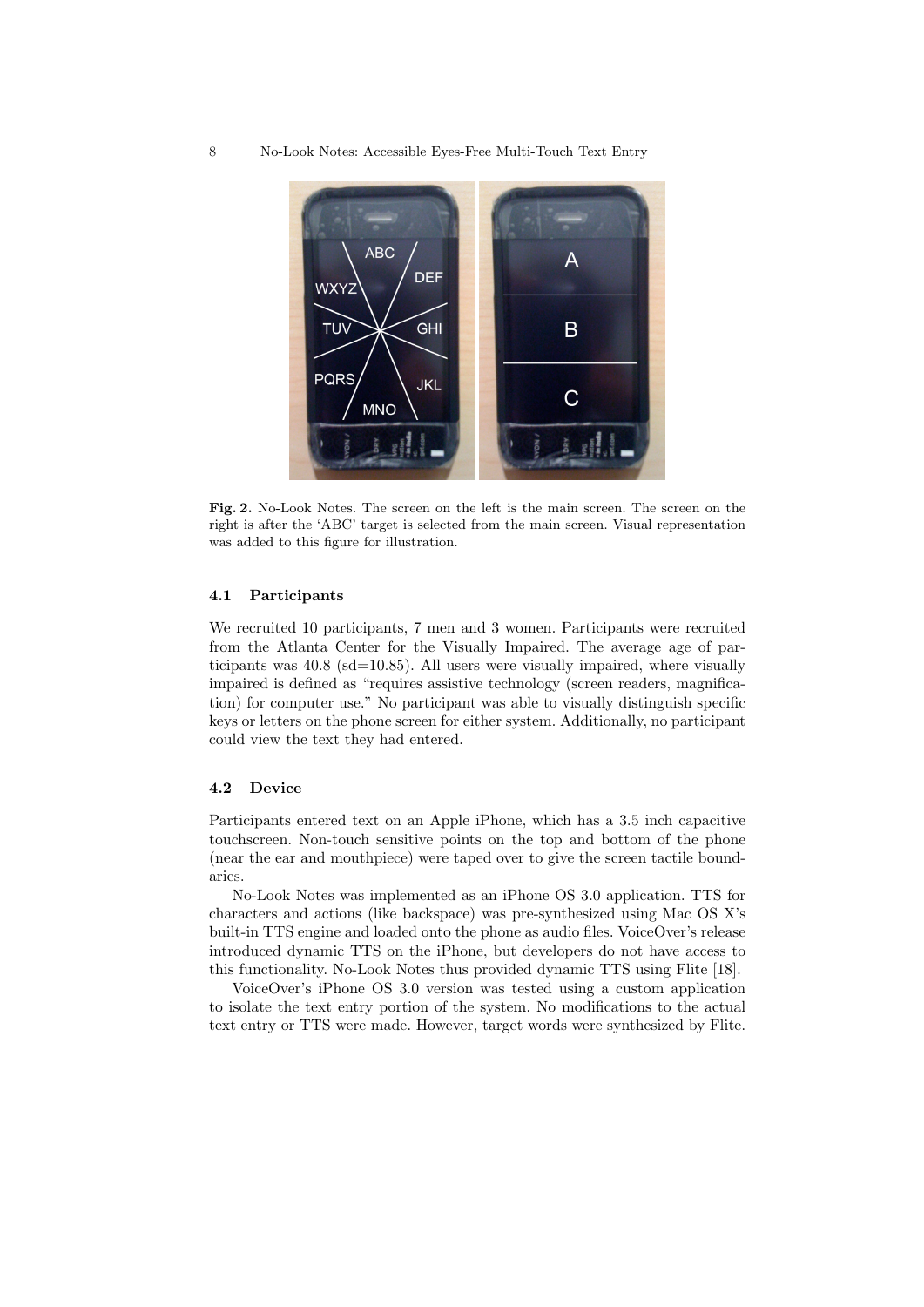

Fig. 3. Entering a character using No-Look Notes: 1 Rest finger on desired group 2 Tap screen anywhere with second finger ('split-tap') 3 Rest finger on desired character 4 Split-tap. Visual representation was added to this figure for illustration.

Participants tested VoiceOver in 'portrait' mode, with the keyboard taking up the bottom half of the screen.

### 4.3 Procedure

After their introduction to the iPhone's physical characteristics, participants ran the following procedure for each system. To avoid order effects, we counterbalanced participants such that half started with No-Look Notes and half started with VoiceOver.

First, participants spent 15 minutes learning the system. Experimenters taught the participants how to explore, enter and delete characters, as well as how to read characters on the screen. Participants were required to demonstrate their grasp of each new action, and encouraged to ask questions. Prior to beginning testing, participants demonstrated their competency by entering a test word.

Following this practice session, participants spent 1 hour entering single words from a published phrase set for text entry, also by MacKenzie [19]. This was selected over requiring participants to memorize phrases to reduce the cognitive load on the user, as also discussed by MacKenzie [2]. Phrases were randomly chosen from the phrase bank to create a phrase set; this same phrase set was used by all participants for each system.

Timing begins after the user enters a character. Each input (including errors) is duly noted by the system. An incorrect character entry caused an error sound to play, and the user was required to backspace/delete the offending characters. Timing continues until the moment the user's entered text completely matches the target word. At this point, the timer pauses and the next target is queued, waiting for the user to touch the screen.

Participants were able to rest whenever they wished, but were encouraged to rest between words rather than mid-word. Participants were also reminded several times that this was a test of the system, not their speed or spelling skills.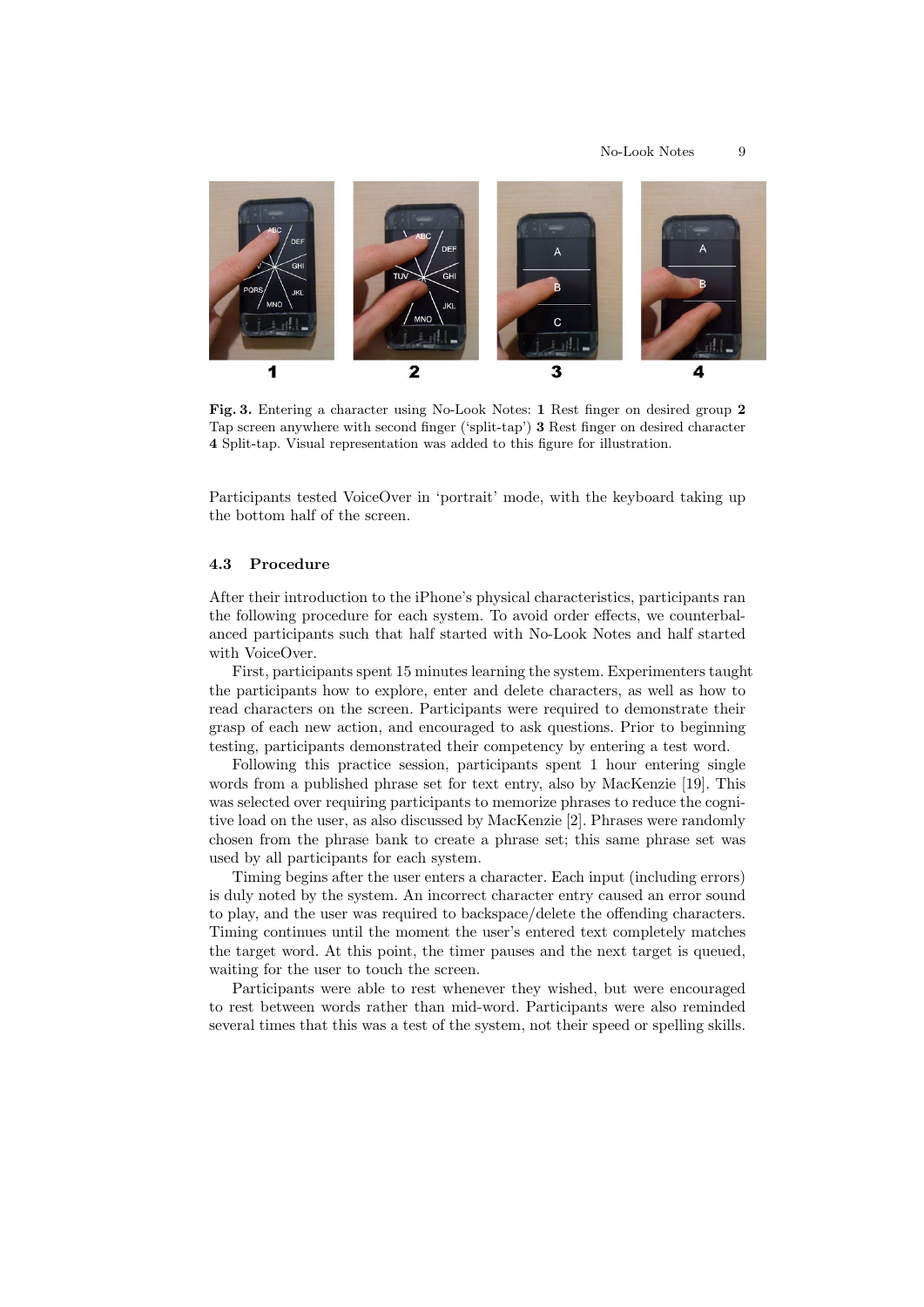After completing 60 minutes of text entry, participants responded to a brief questionnaire about their opinions of the system used in that condition. Participants then repeated the 15-minute practice/learning  $+60$  minutes of use  $+$ questionnaire cycle with the other system.

# 5 RESULTS

Overall, we collected 20 total hours of usage data (1 hour per system \* 2 systems per participant \* 10 participants) counting rest time between words, which yielded a total of 3921 correct characters and 1135 correct words entered.

#### 5.1 Physical Comfort

Some participants mentioned that their hands or fingers were tired. One participant noted that his hands were "tingly." Although some users required minor breaks, all users were able to complete the entire study.

#### 5.2 Text Entry Speed

Due to technical limitations of the iPhone SDK, we were unable to access gesture information for the VoiceOver condition. Therefore, we started timing of target words at the first input we could measure in the condition: after a character was entered. The same timing was used for the No-Look Notes condition. Since we do not time until after the first character is entered, we considered target length to be  $n-1$  when calculating the text entry speed measure. We used the WPM (words-per-minute) measure for text entry speed, calculated as (characters per second)  $*(60$  seconds per min) / (5 characters per word). This timing technique and text entry speed measure are identical to those used by Wigdor and Balakrishnan [20]. While we chose to consider a "word" to be 5 characters in this analysis, in actuality, the average length of the 1135 target words entered was 3.45 characters.

Although we counterbalanced the order conditions across participants, it is still possible to encounter asymmetric transfer effects. To test this, we performed one t-test on each system's text entry speed for each of the two groups formed by counterbalancing condition order (No-Look Notes first, VoiceOver first) for two t-tests total. The results of these tests were non-significant (No-Look Notes speed:  $p = 0.50$ , VoiceOver speed:  $p = 0.88$ ) which suggests that there was no order effect.

The overall text entry speeds were 0.66 WPM for VoiceOver and 1.32 WPM for No-Look Notes, a 100% increase in favor of No-Look Notes. This difference was determined to be significant using a paired t-test ( $p < 0.001$ ). Figure 4 shows text entry speed performance for each user for each system; all but one participant achieved a higher speed with No-Look Notes.

To examine how participants' speed varied over the course of the session, we split up each hour into 6 10-minute blocks and calculated speed within each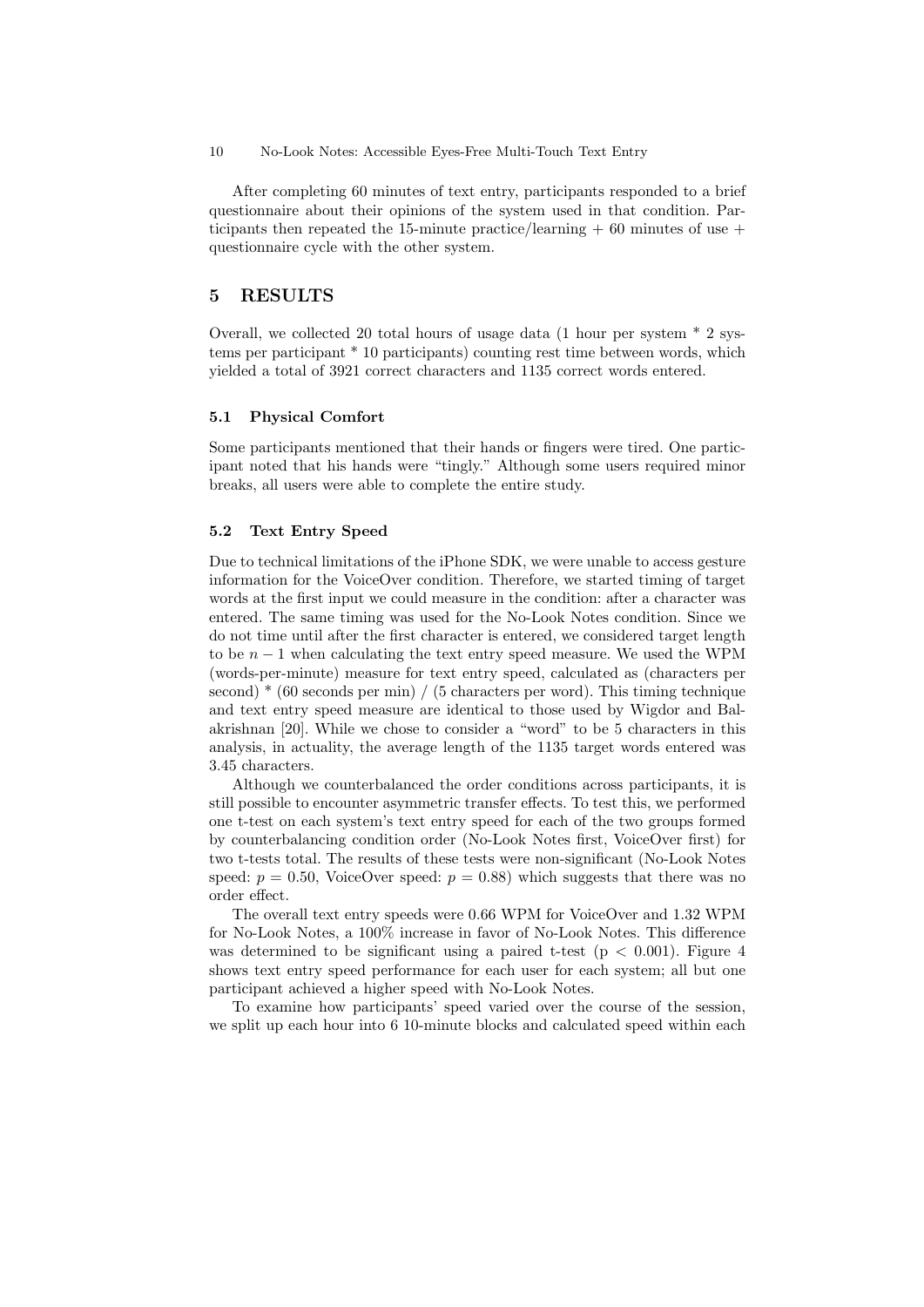

Fig. 4. Text entry speeds (WPM) for each participant for each system.

block. The averages across participants for block-level speed are shown in Figure 5. Text entry speeds for the first block for VoiceOver and No-Look Notes were 0.85 WPM and 0.61 WPM, respectively. The maximum text entry speed for each system occurred in the fourth block: 0.76 WPM for VoiceOver, 1.67 WPM for No-Look Notes. While these text entry speed curves may fit a general learning curve with many sessions over time, the participants' speed declined towards the end of our sessions, possibly due to fatigue.

#### 5.3 Text Entry Errors

We calculate the error rate as (incorrect characters entered) / (correct characters in target word), as is also done by Widgor and Balakrishnan [20].

As with text entry speed, we tested for the occurrence of order effects for error rate. Neither order was significant for either condition (No-Look Notes error rate:  $p = 0.71$ , VoiceOver error rate:  $p = 0.62$ ), so the performed counterbalancing was also acceptable here.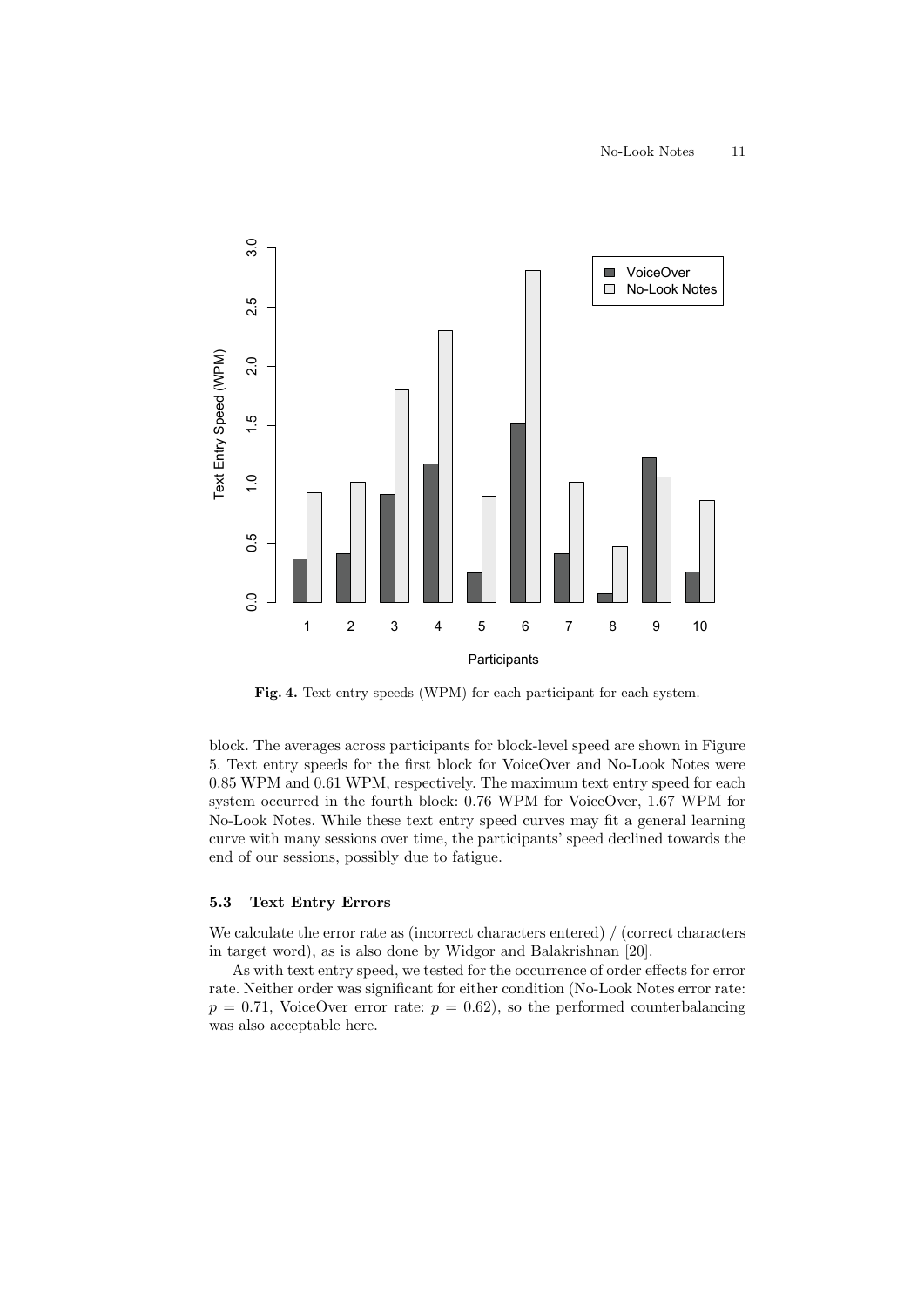

Fig. 5. Text entry speed (WPM) across participants for each 10-minute block (time interval).

The overall mean error rates across participants were 0.60 for VoiceOver and 0.11 for No-Look Notes, a 445% increase in errors for VoiceOver over No-Look Notes. Using a paired t-test, this difference was found to be significant ( $p < .05$ ). Error rates for each participant for each system are shown in Figure 6.

### 5.4 Questionnaire Results

After each condition, participants responded to a brief questionnaire about their opinions of the system used in that condition. The questionnaire comprised 14 statements in which the participant would state their agreement on a 5-point Likert scale  $(1 - \text{disagree strongly}, 5 - \text{agree strongly})$ . All of the mean responses were higher for No-Look Notes than for VoiceOver. Using a paired Wilcoxon test,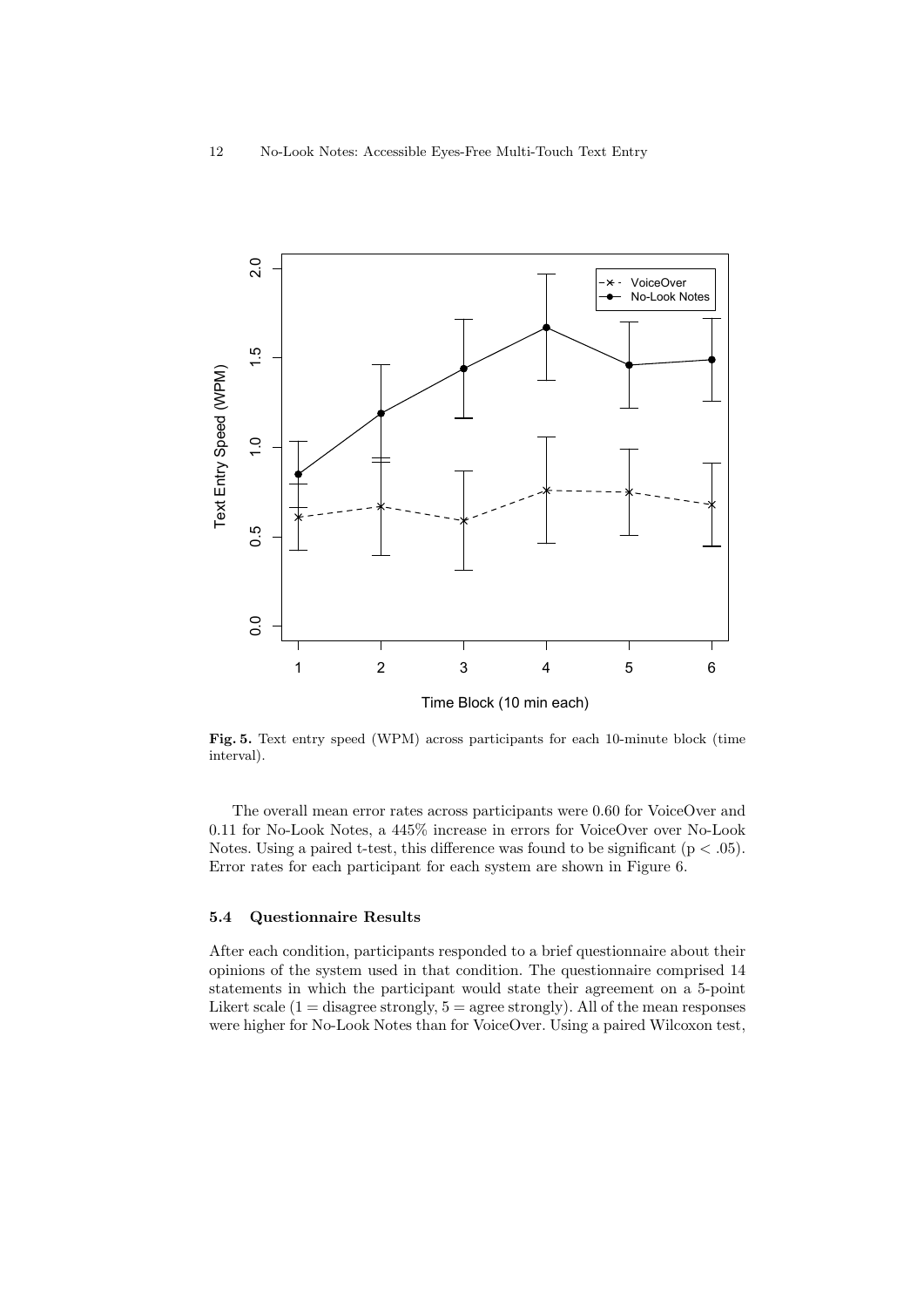

Fig. 6. Error rates for each participant for each systems.

we determined that 8 of 14 differences were significant  $(p < .05)$ , all in favor of No-Look Notes, while 6 of the 14 were not significant. The list of statements, mean responses, and significant differences are shown in Table 1.

No-Look Notes was rated significantly higher than VoiceOver for the majority of statements, including key statements such as "easy to learn," "fast to use" and "felt in control." Our questionnaire results suggest that most users felt No-Look Notes was both easier to learn and faster overall. This supports our speed and error monitoring results, which shows that this was actually the case.

#### 5.5 Qualitative Feedback

Seven participants responded negatively to the size and number of targets in VoiceOver, finding it difficult to locate keys. Participant 3 said "If I wasn't familiar with the QWERTY [keyboard layout], it would have been hell". Indeed, participant 8, our only participant with no QWERTY experience, achieved a rate of only 0.07 wpm with VoiceOver, saying mid-use: "I want to cry right now."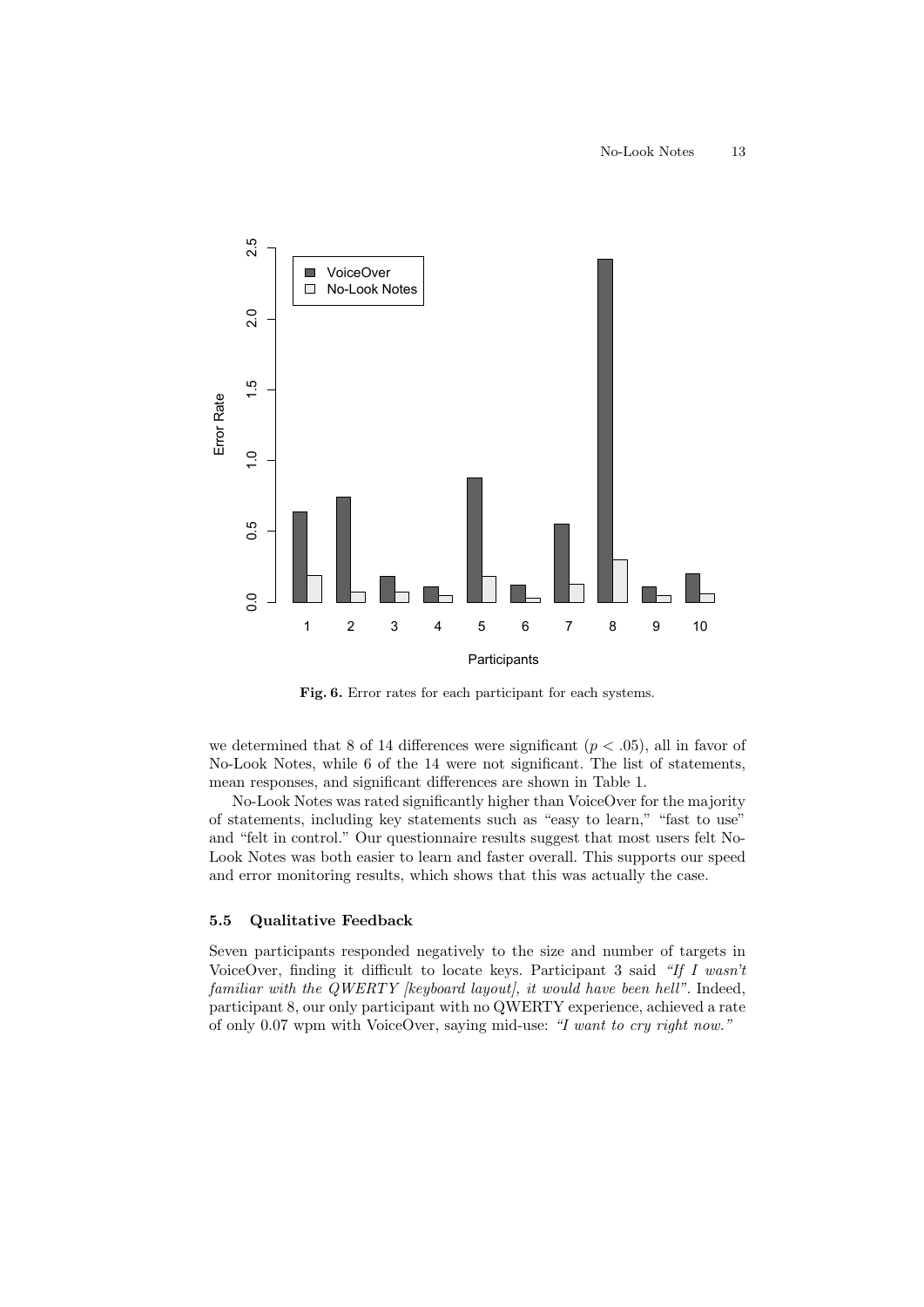| <b>Statement</b>                      | VoiceOver | <b>No-Look Notes</b> |
|---------------------------------------|-----------|----------------------|
| Easy to use <sup><math>*</math></sup> | 2.6(1.43) | 4.2(0.63)            |
| Fun to use                            | 3.4(1.71) | 4.7(0.67)            |
| Fast to use <sup>*</sup>              | 3.0(1.83) | 4.4(0.70)            |
| Felt in control $*$                   | 3.0(1.63) | 4.2(0.79)            |
| Easy to learn <sup>*</sup>            | 3.2(1.48) | 4.6(0.70)            |
| Intuitive                             | 3.4(1.43) | 4.4(0.97)            |
| Familiar                              | 2.7(1.57) | 3.4(1.26)            |
| Features clear to me <sup>*</sup>     | 3.7(0.95) | 4.5(0.71)            |
| Improve with practice <sup>*</sup>    | 3.7(1.25) | 4.8(0.42)            |
| Would use this system                 | 3.9(1.37) | 4.7(0.67)            |
| Made entering text accessible*        | 3.7(1.25) | 4.8(0.42)            |
| Aware of text I was entering*         | 2.8(1.40) | 4.5(0.85)            |
| Audio feedback clear                  | 3.2(1.55) | 3.3(1.70)            |
| Easy to undo mistakes                 | 3.1(1.45) | 4.4(0.84)            |

14 No-Look Notes: Accessible Eyes-Free Multi-Touch Text Entry

Table 1. Questionnaire results (mean, sd) for responses given on a Likert scale (1  $=$  disagree strongly,  $5 =$  agree strongly). The mean value for each question favored No-Look Notes; asterisks indicate where this difference was significant.

Participants responded positively to the familiar aspects of both systems. Participants with knowledge of QWERTY keyboards (nine out of ten) said that thinking of the keyboard layout aided them in locating keys in VoiceOver. The fact that groups of characters in No-Look Notes are the same groups used on a phone keypad was also mentioned favorably by several participants. It was also useful for some participants to envision No-Look Notes' layout as a clock (e.g., 'ABC' at 12 o'clock). Participant 1 mentioned this, saying "a lot of the learning I've done is clock learning anyway."

Feedback was mixed on whether the system should repeat a character when it was entered (VoiceOver) or merely give an audible "click" (No-Look Notes). The suggestion of reading the character back but in a different voice  $(e.g., \text{ female})$ met with a favorable response.

Despite voicing their frustrations with both systems, at the end of the experiment participants were uniformly enthused about learning them. Participants maintained that the experiment had been fun, despite the frustration that was sometimes apparent during testing.

# 6 DISCUSSION

Our participants' perseverance, despite clear frustration, was impressive. This high tolerance could be evidence that visually impaired users are inured to struggling through poorly designed systems. Tolerance could also be due to the novelty of using a touchscreen or desire that touchscreen phones gain accessibility (participant 1: "If they were accessible I would buy one"). Regardless of this tol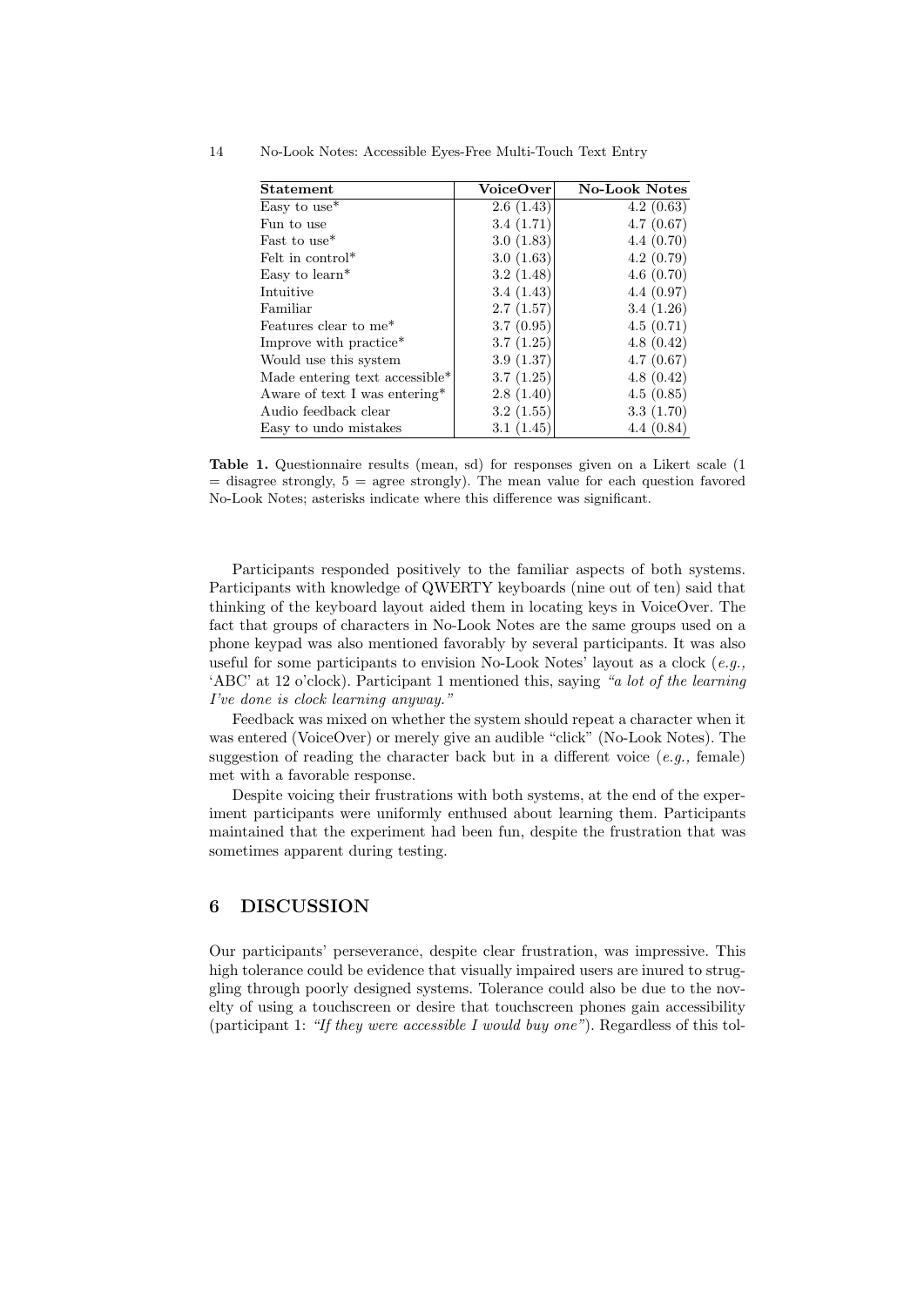erance's source, visually impaired users are eager for a touchscreen accessibility solution and willing to put in the time to learn a new system.

While using the systems, users experimented with different ways of holding the device. Some used a single hand, others used thumbs, others set the device on the table and used either one or two hands. Users generally stuck with the same style of input for both No-Look Notes and VoiceOver. The majority of users preferred to leave the device on the table.

Related to device positioning was our decision to test only in a portrait orientation. VoiceOver also allows for a landscape orientation, which would give users more options and, more tangibly, allow VoiceOver to increase the size of its targets by about 25%. While this would likely improve VoiceOver's performance, we feel it is unlikely to have a drastic effect. A slight change in target size would not provide the advantages of full screen use (such as tracing the screen's edges) or the low number of targets present in No-Look Notes, nor would it address the audio feedback issue discussed below.

Some users also displayed a hesitance to enter a character if they weren't sure of the results, hovering their finger above the screen as they meditated on which direction to gesture. There may be a significant psychological difference between a truly risk free 'exploration gesture' and actually entering a character, then deleting it.

#### 6.1 Simple Entry Gestures

Both systems put emphasis on simple input gestures in an attempt to make accidental entry of characters difficult. The split-tapping technique, developed by Slide Rule as a tool for making selections off of lists [11], proved effective at selecting arbitrarily located targets, provided the targets were large enough. VoiceOver's targets were small enough that the participants occasionally moved off of the target while preparing to tap the screen with a second finger.

VoiceOver's double-tapping entry technique was generally more difficult for users, with only one participant preferring it to split-tapping. The key issue was tapping with sufficient speed. If a user was too slow, the system would interpret the tap as a touch and re-locate the system's focus, losing the user's place.

#### 6.2 Text-Awareness

Participants expressed a desire for the ability to easily determine the text they had entered. While some were able to use VoiceOver's cursor system (one even used the cursor to insert missing characters), others found the system difficult to grasp. No-Look Note's simple read-and-spell gesture was usable for all participants, although waiting for the system to spell the word was galling to some.

It is key that users be able to quickly check both their recently entered text and a larger amount of their text. When users get lost or forget their place, they can be forced to erase their text and start anew. A combination of VoiceOver's ability to precisely examine each character combined with a more rapid version of No-Look Note's direct access to spelling may be best.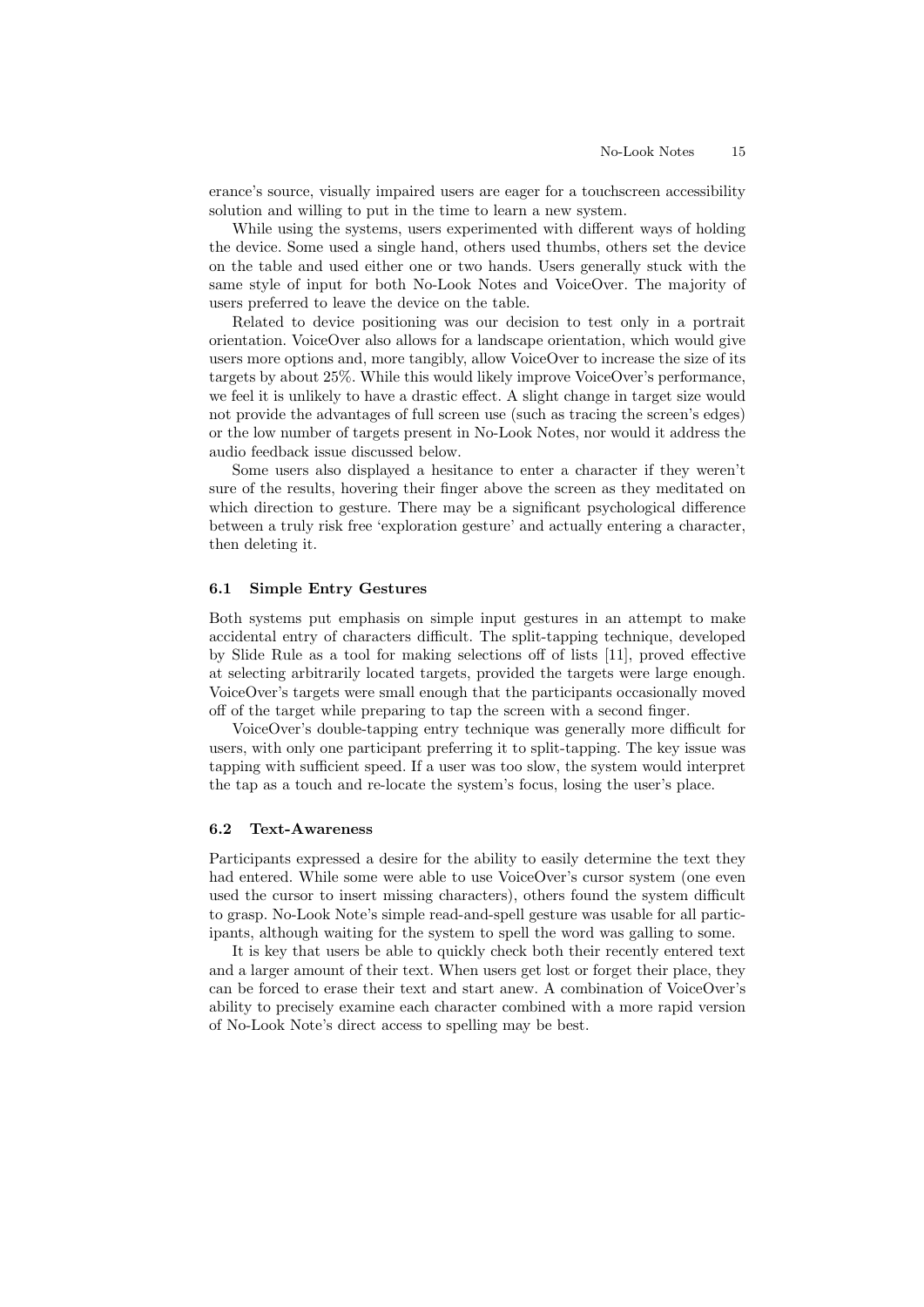#### 6.3 Audio Feedback

Audio was a key component of both systems, used for both locating characters and reading text. Users found both systems difficult to understand. The dynamic text to speech engine used in both systems, Flite [18], was particularly disliked.

Though Apple has created a dynamic TTS system for the iPhone, it is inaccessible to developers at the time of this writing. VoiceOver also effectively cuts developers off from interpreting gestures themselves, making it impossible to use many applications. These design decisions severely restrict developers, preventing them from harnessing the power of gestures and restricting them to button-based systems. This could lead to developers creating unnatural or unusable ports of gesture-based applications, or simply failing to make an accessible version at all.

Nearly all participants had difficulty distinguishing between like-sounding letters  $(e.g., 'M' and 'N', 'C' and 'Z').$  This led to extreme frustration in VoiceOver's QWERTY based layout, where like-sounding letters were often adjacent. Even the experimenters found it almost impossible to aurally distinguish certain letter groups. Using this TTS in a noisy environment or using the phone's built-in speaker will exacerbate the problem, though headphones could help avoid this. A serious portion of VoiceOver's high error-rate can be attributed to this issue.

No-Look Notes was able to escape this problem with its alphabetical groups, largely keeping like-sounding characters apart. Groups like 'MNO' were still usable, as users proved more easily able to locate the correct letter when faced with only a few large targets in alphabetical order.

#### 6.4 Deployment

Our results show that No-Look Notes has a number of advantages over VoiceOver. VoiceOver's focus-box input technique simply did not translate well to the large number of targets in a soft keyboard. We believe best way to use No-Look Note's strengths is not to replace VoiceOver, however, but to integrate with it. VoiceOver is used not only for text-entry, but for navigating the entire iPhone interface. Rather than invoking a virtual keyboard when a text field is selected, No-Look Notes could be activated. A simple gesture to return to VoiceOver navigation would complete integration.

## 7 FUTURE WORK

Text-Messaging Evaluation Many users expressed a desire to send text messages using either system. An extended evaluation of both systems in which users actually send text messages would show how effective each system is at enabling this apparent 'killer app.'

Visual Feedback No-Look Notes has no visual feedback to help with text entry or the system's layout. Users with partial vision would benefit from clear graphics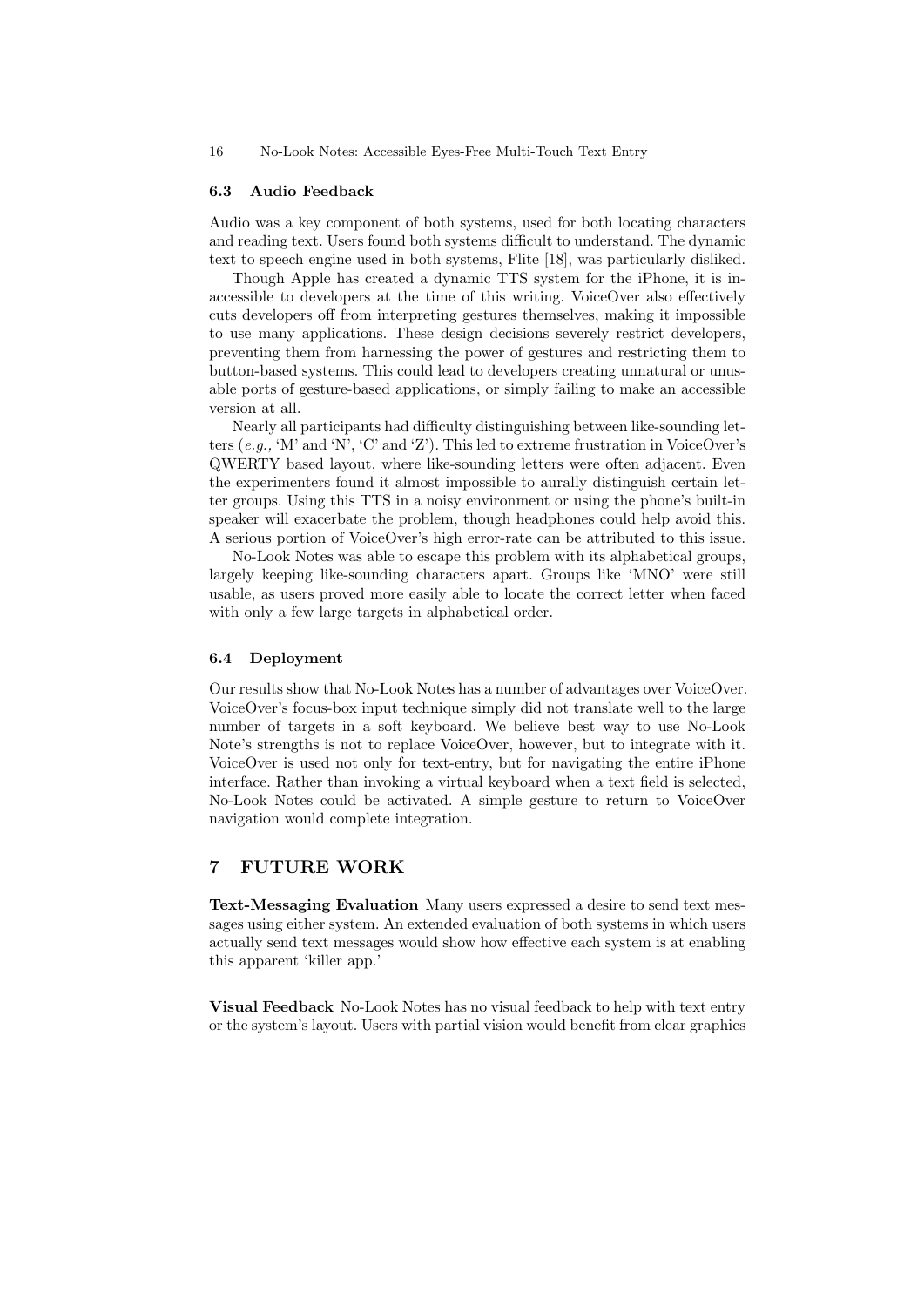on the touchscreen. Graphics need not even be text — colored or pattern areas could be used to designate pie segments, for example, or the screen could flash when a character was entered. This graphically augmented system could then be tested with both visually impaired and sighted users.

Refine Character-Entry Feedback Experimenters suggested using different voices for different types of feedback, such as using a different tone of voice to repeat characters as they were entered. Participants were enthusiastic about the idea. This could be an effective way of adding additional contextual information to eyes-free text entry systems. This would also help avoid confusion over whether hearing a character read meant that character had actually been entered or merely been touched.

Extend Character Set No-Look Notes could be extended to allow entry of numbers or symbols. This could involve adding more targets to the pie menu, or perhaps creating a modal input method of swapping between a 'letters menu' and a 'numbers menu.' VoiceOver features a numbers/symbols keyboard accessed by entering a 'more' button on the soft keyboard.

# 8 CONCLUSION

We introduced No-Look Notes, a system for eyes-free mobile text entry using multi-touch input. No-Look Notes was designed to take advantage of other work on accessibility and text entry. We also developed three design principles that are key for eyes-free text entry: Robust Entry Technique, Familiar Layout and Painless Exploration.

We have implemented No-Look Notes on an Apple iPhone. We conducted user trials with visually impaired participants to evaluate both No-Look Notes and Apple's own VoiceOver system, offering a comparison of the two systems. Our study of VoiceOver is also a first look of what will become the first widely distributed system for eyes-free text entry on the iPhone platform.

Acknowledgements We are indebted to Anisio Correia and Leigh Cooper, our collaborators at the Center for the Visually Impaired of Atlanta. Rosa Arriaga lent essential guidance and expertise to our statistical analysis. Jeffrey Bigham and Bruce Walker gave invaluable advice, especially concerning our evaluation.

# References

- 1. McGookin, D., Brewster, S., Jiang, W. Investigating touchscreen accessibility for people with visual impairments. In Proceedings of the 5th Nordic conference on Human-Computer Interaction: Building Bridges, 298-307. (2008)
- 2. MacKenzie, I. S., Soukoreff, R. W. Text Entry for Mobile Computing: Models and Methods, Theory and Practice. Human-Computer Interaction, 17(2), 147. (2002)